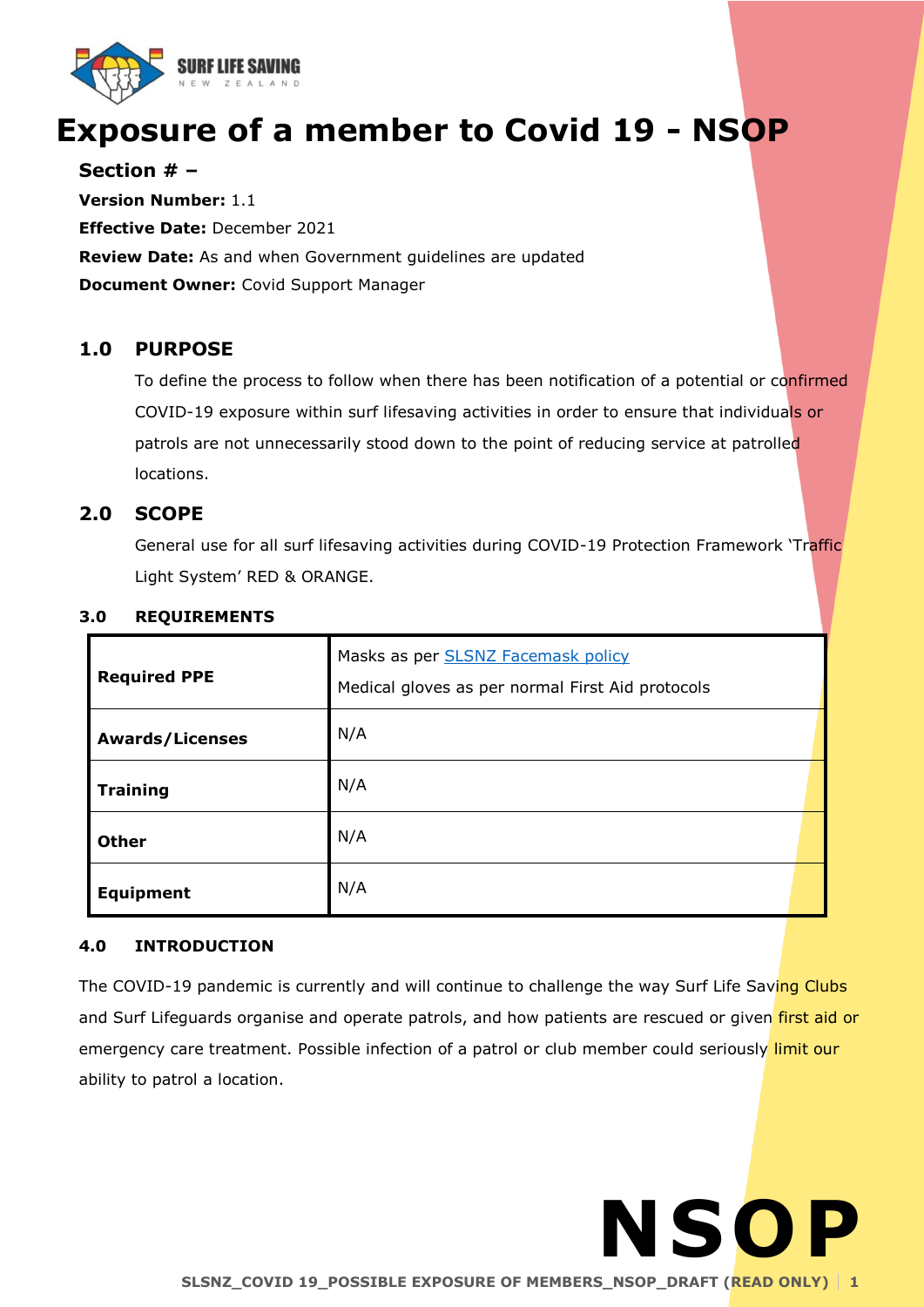

# **5.0 DEFINITIONS**

#### **Exposure:**

Confirmed or likely COVID-19 exposure by notification from contact tracing or has been in a known location of interest at the same time as the infected person.

#### **Close Contact:**

A **Close Contact** is someone who has been identified as having been near a person that has tested positive for COVID 19. Defined by:

- Having extended time in rooms with a case without wearing mask; or
- Having close physical proximity (within 1.5m) with the case for more than 15 minutes; or
- Been in a small space for more than 15 minutes with the case.

#### **Casual Plus Contact**

A **Casual Plus Contact** is someone who is unvaccinated and has been near someone who was/is infectious with COVID-19. This will only be in some specific situations like at a school, Nippers session etc.

- Has been in the same room for less than two hours and been wearing a face covering
- These contacts will receive instruction to get tested immediately and stay at home

# **Casual Contact:**

A **Casual Contact** is a person who has been at a location of interest at the same time as someone infectious with COVID-19, but they may not have been near the infectious person. Casual Contacts are at lower risk of getting sick with COVID-19.

# **6.0 PROCEDURES**

#### **Process for responding to possible exposure event:**

If you are called by contact tracing, or get an alert from the COVID-19 tracer app or have been in a location of interest at the same time as a confirmed case do the following immediately:

- 1. Put on your mask
- 2. Separate yourself from other people by at least 2m
- 3. Contact the right person:

**NSOP**